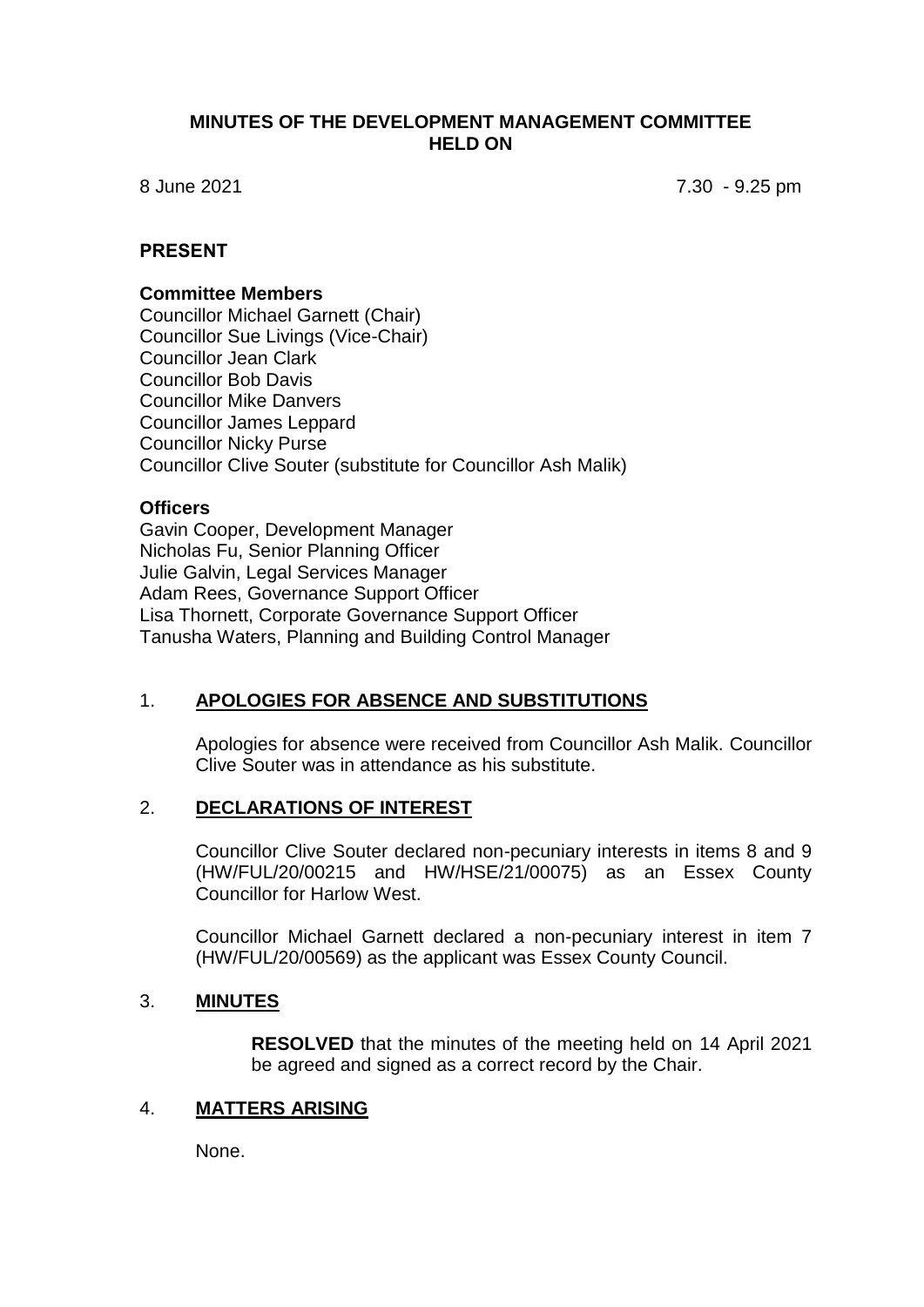# 5. **WRITTEN QUESTIONS**

None.

# 6. **PROCEDURE FOR CONSIDERATION OF PLANNING APPLICATIONS**

**RESOLVED** that the procedure be noted.

### 7. **HW/FUL/20/00569 - PURFORD GREEN DEVELOPMENT SITE**

The Committee received a report and application (HW/FUL/20/00569) for the demolition of existing building and redevelopment to provide 35 dwellings incorporating parking, open space, landscaping and associated infrastructure.

The Committee also received a supplementary report which contained additional representations and amended conditions.

Presentations were heard from an objector, Councillor Dan Swords, and the agent.

**RESOLVED** that planning permission is **GRANTED** subject to a Section 106 agreement and the conditions in the report, as amended by the change to the heads of terms of the legal agreement and conditions in the supplementary report.

## 8. **HW/FUL/20/00215 - STAPLE TYE PETROL SERVICE STATION, SOUTHERN WAY**

The Committee received a report and application (HW/FUL/20/00215) for replacing four existing parking spaces by two electric vehicle (EV) charging bays. Installation of associated electrical cabinets, substation and metering and switched gear enclosure.

Presentations were heard from two objectors.

**RESOLVED** that planning permission is **REFUSED** for the following reason: The proposal by reason of height and design would result in a detrimental impact on the visual amenity of neighbouring residents contrary to policy PL2 of the Harlow Local Development Plan 2020.

# 9. **HW/HSE/21/00075 - 113 COPSE HILL**

The Committee received a report and application (HW/HSE/21/00075), a single storey infill front extension, single storey rear extension, two storey side extension and alteration to existing fenestration.

**RESOLVED** that planning permission is **GRANTED** subject to the conditions in the report and the following additional condition: